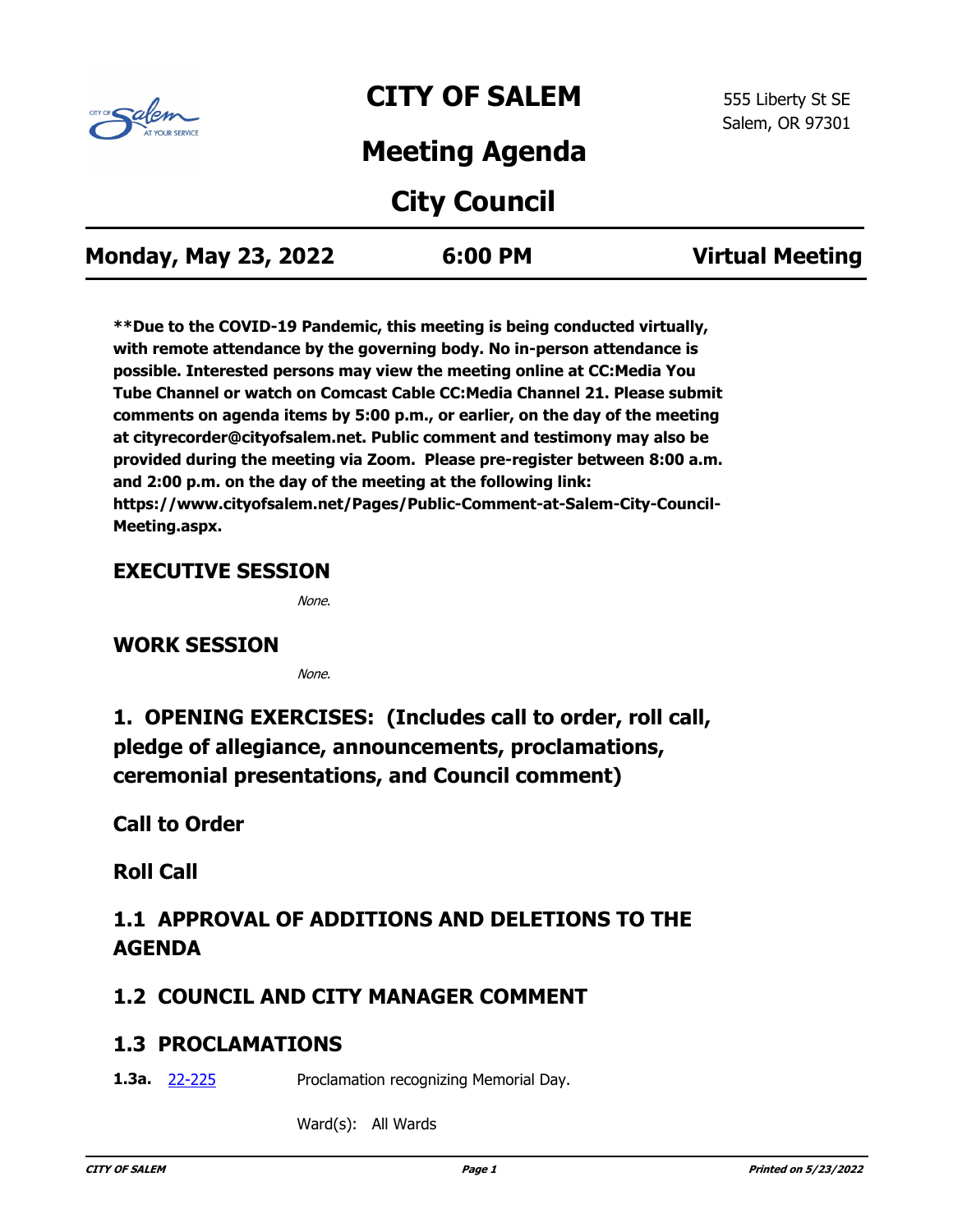|                         | Councilor(s): All Councilors                             |
|-------------------------|----------------------------------------------------------|
|                         | Neighborhood(s): All Neighborhoods                       |
| <u> Recommendation:</u> |                                                          |
|                         | Information Only.                                        |
|                         | <b>Attachments:</b> Proclamation - Memorial Day          |
| <b>1.3b.</b> $22-226$   | Proclamation recognizing Pride Month.                    |
|                         | Ward(s): All Wards                                       |
|                         | Councilor(s): All Councilors                             |
|                         | Neighborhood(s): All Neighborhoods                       |
| <u> Recommendation:</u> |                                                          |
|                         | Information Only.                                        |
|                         | <b>Attachments:</b> Proclamation - Pride Month           |
| 1.3c. $22-227$          | Proclamation recognizing Older Americans Month.          |
|                         | Ward(s): All Wards                                       |
|                         | Councilor(s): All Councilors                             |
|                         | Neighborhood(s): All Neighborhoods                       |
| <u> Recommendation:</u> |                                                          |
|                         | Information Only.                                        |
|                         | <b>Attachments:</b> Proclamation - Older Americans Month |

### **1.4 PRESENTATIONS**

**1.4 a. AARP Age-Friendly Community Champion Award Presenter: AARP Director Bandana Shrestha**

**1.4 b. Recognition of Assistant City Attorney Lori Evans, 2021 DUII Prosecutor of the Year**

**2. PUBLIC COMMENT: (Comment on agenda items other than public hearings and deliberations)**

**3. CONSENT CALENDAR: (Includes approval of minutes, adoption of routine resolutions, and items of business requiring Council action)**

### **3.1 MINUTES**

**3.1a. [22-218](http://salem.legistar.com/gateway.aspx?m=l&id=/matter.aspx?key=6079)** May 9, 2022 Draft City Council Minutes

**Attachments:** [5-9-22 Draft Council Minutes.pdf](http://salem.legistar.com/gateway.aspx?M=F&ID=91e0c789-0166-4eb4-8a4a-d3fa6cc487cf.pdf)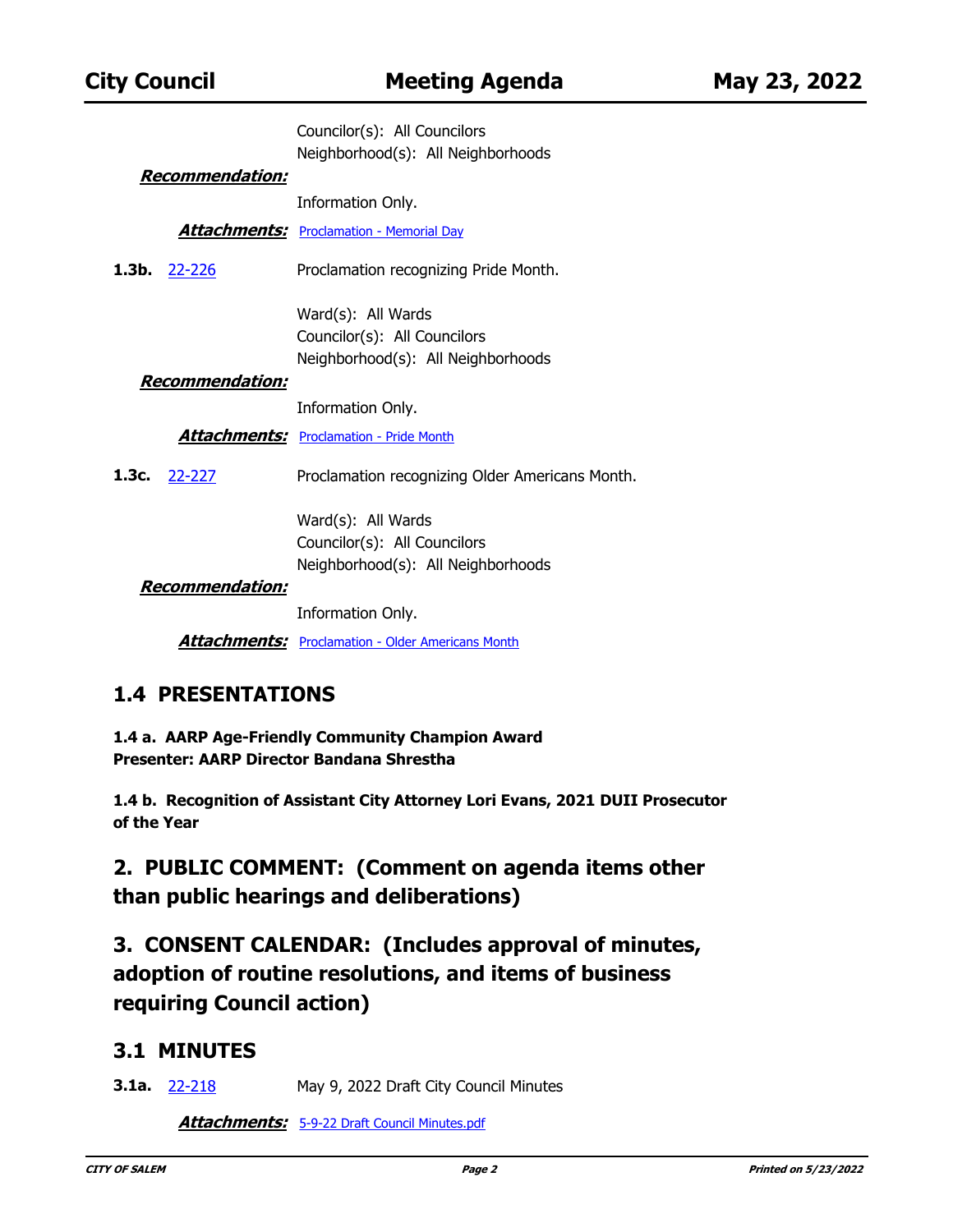**3.1b.** [22-239](http://salem.legistar.com/gateway.aspx?m=l&id=/matter.aspx?key=6100) May 16, 2022 Draft City Council Work Session Minutes

**Attachments:** [5-16-22 Draft Council Work Session Minutes.pdf](http://salem.legistar.com/gateway.aspx?M=F&ID=14009450-d28f-484d-a719-a1e8a3176e9e.pdf)

### **3.2 RESOLUTIONS**

Oregon Department of Energy Community Renewable Energy grant. **3.2a.** [22-195](http://salem.legistar.com/gateway.aspx?m=l&id=/matter.aspx?key=6056)

> Ward(s): All Wards Councilor(s): All Councilors Neighborhood(s): All Neighborhoods Result Area(s): Safe, Reliable, and Efficient Infrastructure.

#### **Recommendation:**

Adopt Resolution 2022-28 authorizing the City Manager to apply for and, if successful, accept an Oregon Department of Energy Community Renewable Energy grant for the purpose of enhancing emergency power supply and resilience at the Public Works Operations Building.

#### **Summary:**

The Oregon Department of Energy Community Renewable Energy grant will be used to partner with Portland General Electric (PGE) to construct a distribution system microgrid. This microgrid will provide a resilient power system to the new Public Works Operations Building and develop additional incremental storage capacity at the nearby Salem Smart Power Center. The new Operations building is a critical facility that will house the department's Operations Center, which is the hub for Public Works Department response to emergencies. The microgrid technologies and increased capacity at the Salem Smart Power Center will serve the new building during a power outage or emergency, thereby ensuring a continuous power supply during times of need. This grant program from the Oregon Department of Energy will help the City meet multiple Climate Action Plan strategies for increased community and energy resilience. A City Council Resolution is required as part of the Oregon Department of Energy Community Renewable Energy grant process (Attachment 1, Resolution 2022-28).

#### Attachments: Council Resolution 2022-28

Dedication of a Reserve Strip of City Property as Public Right-of-Way on Sienna Drive NE **3.2b.** [22-210](http://salem.legistar.com/gateway.aspx?m=l&id=/matter.aspx?key=6071)

> Ward(s): 6 Councilor(s): Hoy Neighborhood(s): ELNA Result Area(s): Safe, Reliable, and Efficient Infrastructure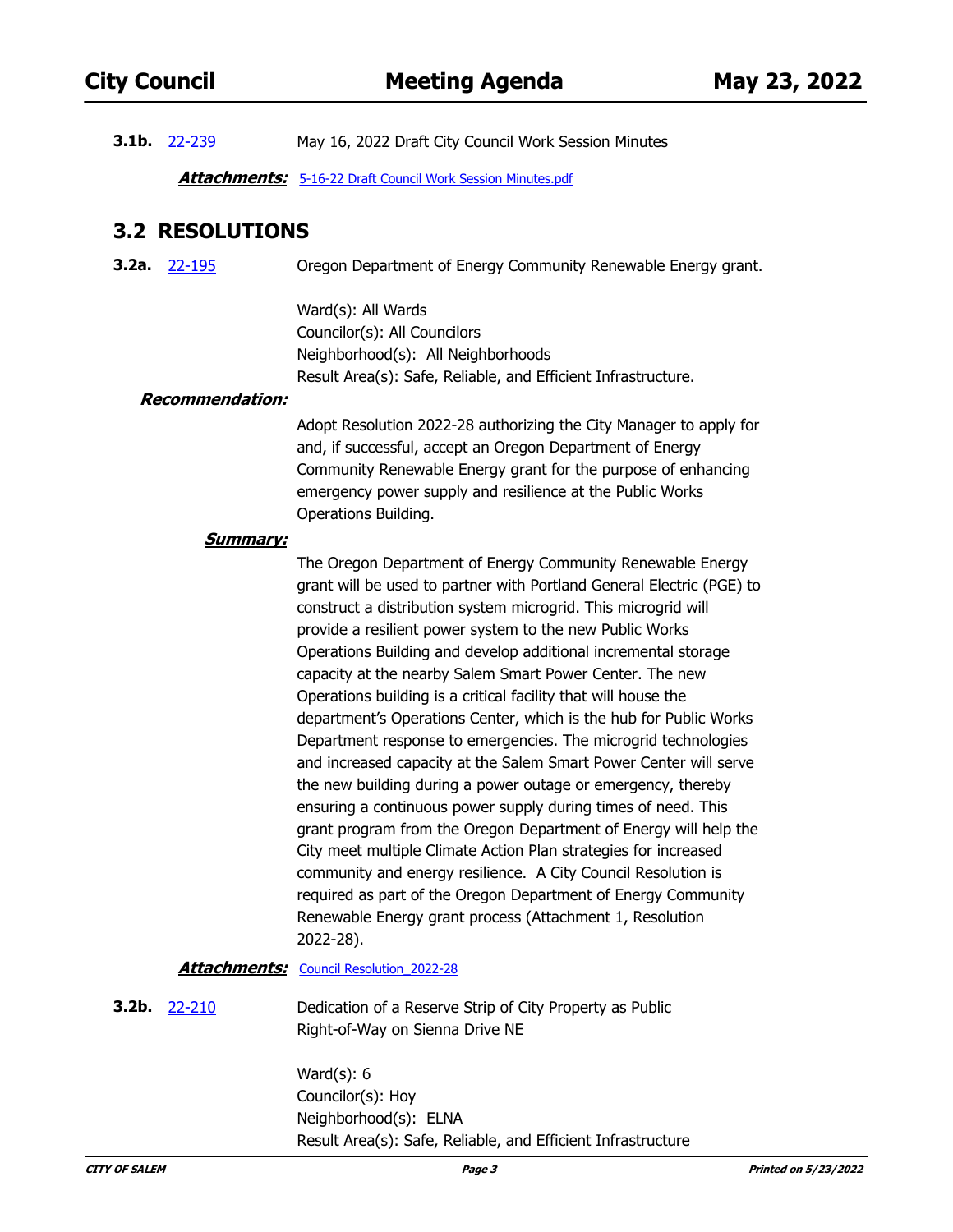#### **Recommendation:**

Adopt Resolution No. 2022-29 to dedicate the reserve strip of land identified as Block "A" of Sienna Estates, as public right-of-way.

#### **Summary:**

Sienna Drive NE is being extended as part of an approved Planning Decision at Marion County, Partition Case No. 21-026. It is necessary to dedicate the reserve strip as public right-of-way to allow access across the proposed Sienna Drive NE extension.

#### [Resolution No. 2022-29](http://salem.legistar.com/gateway.aspx?M=F&ID=86540961-7553-4af1-8411-aba176d45848.docx) **Attachments:**

[Resolution No. 2022-29 Exhibit 1](http://salem.legistar.com/gateway.aspx?M=F&ID=37327cac-b55d-438c-a469-5de7746bc57f.pdf)

### **3.3 ACTION ITEMS**

| $3.3a.$ 22-207 | Federal Aviation Administration Grant Application for the Salem |
|----------------|-----------------------------------------------------------------|
|                | Municipal Airport Master Plan project.                          |

Ward(s): 2 Councilor(s): Andersen Neighborhood(s): SEMCA Result Area(s): Safe, Reliable and Efficient Infrastructure; Strong and Diverse Economy

#### **Recommendation:**

Authorize the City Manager to apply for and accept Federal Aviation Administration Airport Improvement Program (AIP) grant funds to be used to update the Airport Master Plan.

#### **Summary:**

Federal grant application for funds to update of the Salem Municipal Airport's Master Plan.

Order No. 2022-11-CPC-ZC21-04 remanding the application to the Planning Commission for Case No. CPC-ZC21-04, for property located at the 2900 Block of Kuebler BLVD SE. **3.3b.** [22-223](http://salem.legistar.com/gateway.aspx?m=l&id=/matter.aspx?key=6084)

> Ward(s): 4 Councilor(s): Leung Neighborhood(s): South Gateway Result Area(s): Welcoming and Livable Community

#### **Recommendation:**

Adopt the Order remanding Comprehensive Plan Change and Zone Change CPC-ZC21-04 to Planning Commission for further consideration.

#### **Summary:**

On February 3, 2022, the Planning Commission issued a decision approving a request to change the 24.66-acres subject property from RA (Residential Agriculture) to CR (Retail Commercial), subject to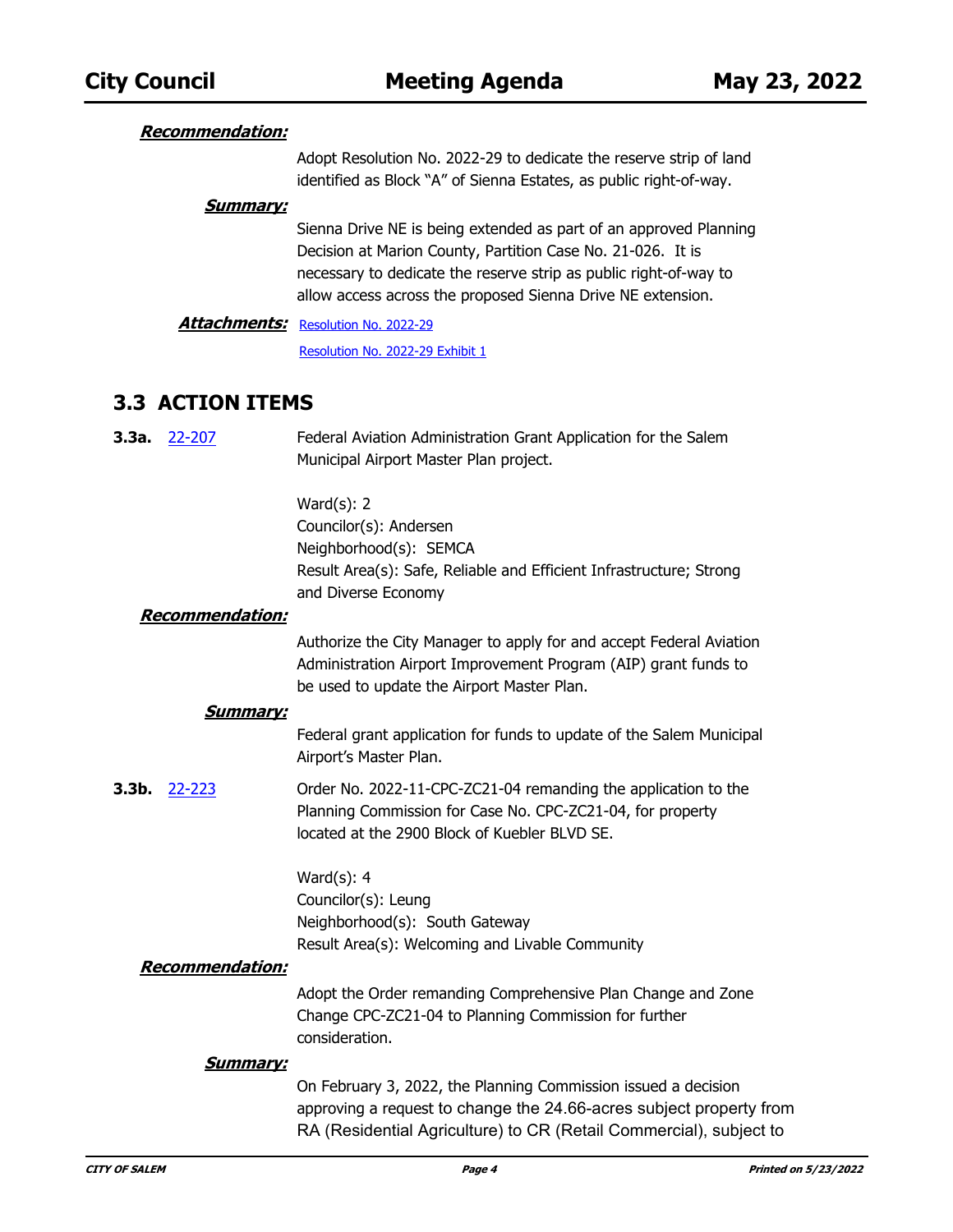conditions of approval.

On February 7, 2022, the South Gateway Neighborhood Association filed an appeal. A hearing was scheduled before the City Council on March 28, 2022, which was continued until May 9, 2022.

At the City Council meeting on May 9, 2022, a motion was passed that City Council remand the application to the Planning Commission for further consideration.

**Attachments: [Order 2022-11-CPC-ZC21-04](http://salem.legistar.com/gateway.aspx?M=F&ID=26c7bda4-fcff-4101-965b-fe316a8af8c2.docx)** 

[Exhibit 1 - Vicinity Maps](http://salem.legistar.com/gateway.aspx?M=F&ID=194847b2-75ef-4c40-8ce6-e461b79fc147.pdf)

[Exhibit 2 - Facts and Findings](http://salem.legistar.com/gateway.aspx?M=F&ID=fcab8c4c-fa51-4a4b-97df-d3a9178b91ba.docx)

Revised - The neighborhood association listed in the report has been revised from "West Salem" to "South Gateway."

### **4. PUBLIC HEARINGS**

Petitioner-Initiated Annexation of Territory Located at 4314 Munkers Street SE and Land Adjacent (Annexation Case No. C-745) **4.a.** [22-221](http://salem.legistar.com/gateway.aspx?m=l&id=/matter.aspx?key=6082)

> Ward(s): 2 Councilor(s): Andersen Neighborhood(s): SEMCA Result Area(s): Good Governance; Safe Community; Safe, Reliable and Efficient Infrastructure.

#### **Recommendation:**

Adopt Order No. 2022-10 determining that the proposal meets the applicable criteria, applying City zoning for the territory, and approving withdrawal of the territory from Marion County Fire District #1, East Salem Sewer and Drainage District, and Suburban East Salem Water District.

#### **Summary:**

This is a petitioner-initiated, voter-exempt annexation of a 0.597-acre territory located at 4314 Munkers Street SE and Lands Adjacent - 97317 (Marion County Assessor Map and Tax Lot 072W31DB / 01200, 01201, and 01202). The annexation would include a concurrent application of City zoning of RS (Single Family Residential). A vicinity map is included as Attachment 1.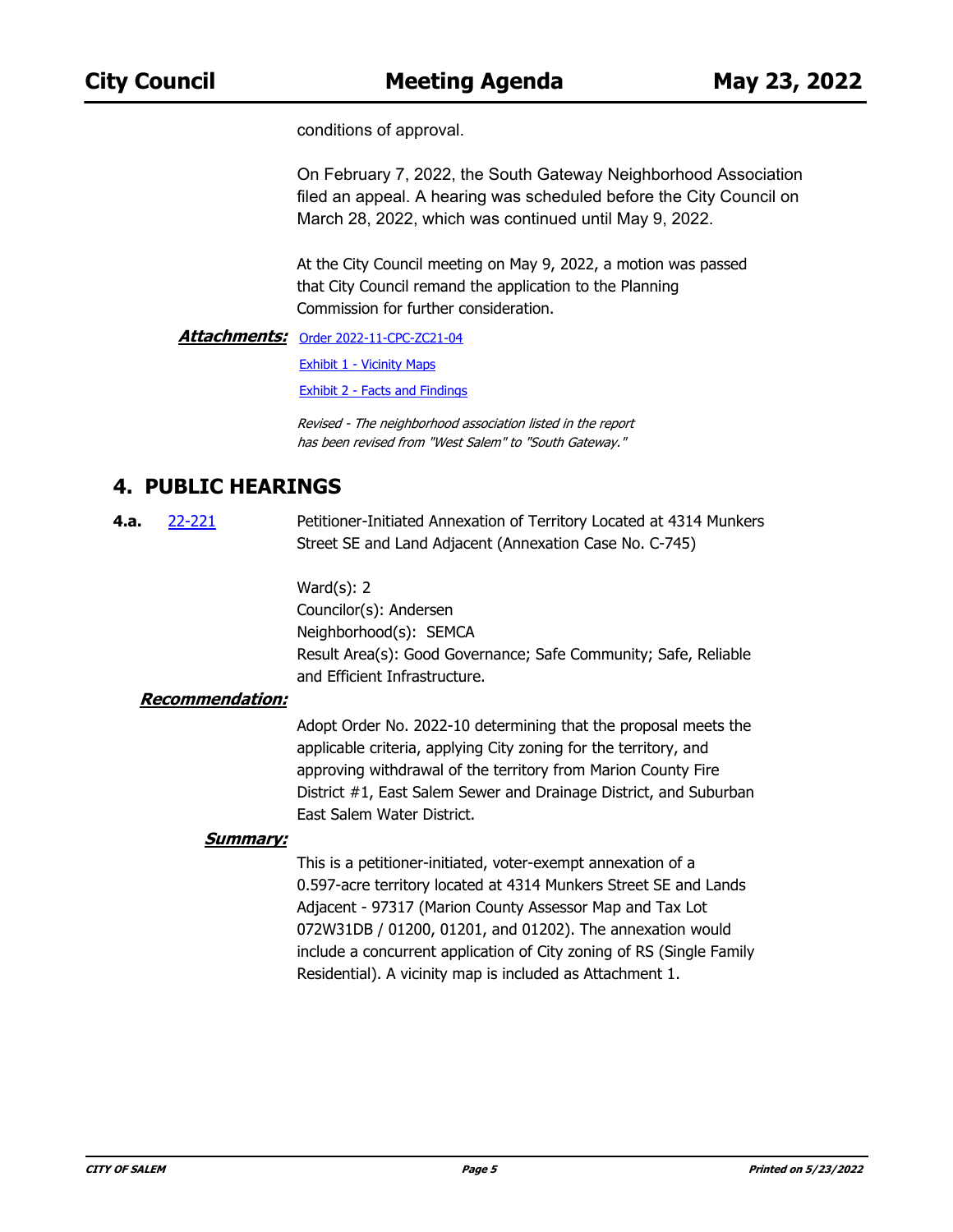#### **Attachments:** <u>[Vicinity Map](http://salem.legistar.com/gateway.aspx?M=F&ID=c0b8b622-9e50-4b83-a764-dfa3e80cbbf8.pdf)</u>

[Order No. 2022-10 ANX Adopting the Final Decision and Findings of Compliance](http://salem.legistar.com/gateway.aspx?M=F&ID=fa0e408d-4c64-4d04-a8b2-b8522c7da9ce.doc) [Exhibit A - Petition](http://salem.legistar.com/gateway.aspx?M=F&ID=7aa06139-0201-49be-92e0-4eded5d8a17b.pdf) [Exhibit B - Territory Legal Description and Map](http://salem.legistar.com/gateway.aspx?M=F&ID=b9678dfe-511c-4795-93a2-c8695c4732f6.pdf) [Exhibit C - Findings for Order No. 2022-10 ANX](http://salem.legistar.com/gateway.aspx?M=F&ID=22983c6d-f5d1-4bff-97ca-a157623f974c.doc) [Partition Plat 2021-038](http://salem.legistar.com/gateway.aspx?M=F&ID=1f257012-ab84-4acd-b8ee-6111c8577221.pdf) [Public Works Department Parks Comments](http://salem.legistar.com/gateway.aspx?M=F&ID=4af644af-6713-4908-b92c-5f6b4fcc5724.pdf) [Fire Department Comments](http://salem.legistar.com/gateway.aspx?M=F&ID=353c8f13-e64b-4406-84dc-d97d385b0b7f.pdf) [Public Works Department Development Services Section Comments](http://salem.legistar.com/gateway.aspx?M=F&ID=9f9a7580-4f5b-40ba-94b2-2a68d28f5261.pdf) [Finance Department Comments](http://salem.legistar.com/gateway.aspx?M=F&ID=161b0425-080b-408c-8f86-e6c83b14705e.pdf) [Salem-Keizer School District Comments](http://salem.legistar.com/gateway.aspx?M=F&ID=5fbac0e1-9b20-433c-bc18-6f68cb788d05.pdf) [Marion County Public Works Department Waiver of Nonremonstrance Rights](http://salem.legistar.com/gateway.aspx?M=F&ID=197cf1e0-970d-4d37-a380-63b4cc76809b.pdf)

Proposed amendments to Salem Revised Code Chapter 15 (Public Art) and Salem Revised Code Chapter 900 (Sign Code) to create an approval process for "Street Paintings," and to exempt certain temporary banners and City-authorized signs in the public right-of-way. **4.b.** [22-208](http://salem.legistar.com/gateway.aspx?m=l&id=/matter.aspx?key=6069)

> Ward(s): All Wards Councilor(s): All Councilors Neighborhood(s): All Neighborhoods Result Area(s): Welcoming and Livable Community

#### **Recommendation:**

Engross Ordinance Bill 8-22, conduct a public hearing to consider the Ordinance Bill amending SRC Chapter 15 and Chapter 900, and, after a public hearing, advance to second reading for enactment.

#### **Summary:**

Ordinance Bill No. 8-22 (Attachment 1) amends Chapter 15 and Chapter 900 of *Salem Revised Code* in order to create an approval process for "Street Paintings" in Salem, to provide an exemption for temporary banners regulated by a City-issued permit, and to provide an exemption for City-authorized signs in the public right-of-way.

**Attachments:** [Chapters 15 and 900 Revision Ordinance Bill 8-22](http://salem.legistar.com/gateway.aspx?M=F&ID=97d88d2e-c47d-4fa4-b13e-ad049cad9137.docx)

[Exhibit A Proposed Revisions](http://salem.legistar.com/gateway.aspx?M=F&ID=21ed9579-ad57-4b81-9cd0-089ea7b1d593.doc)

[Public Comments received by 1:30 p.m., 5-23-2022.pdf](http://salem.legistar.com/gateway.aspx?M=F&ID=594cdc4a-9f99-43a6-bd96-7ad77eebfb7d.pdf)

Add - Written Testimony.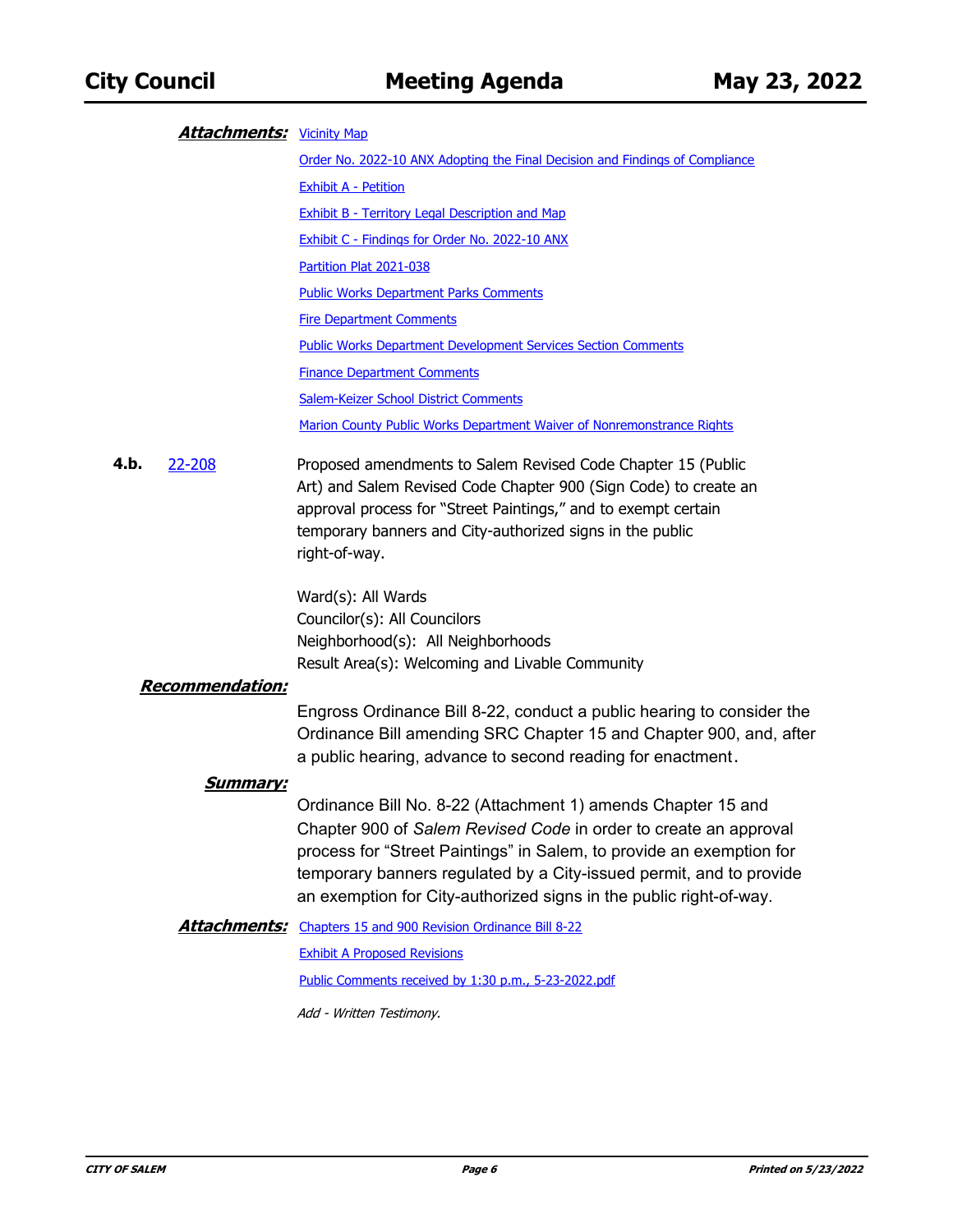**5. SPECIAL ORDERS OF BUSINESS: (Items deferred from the Consent Calendar; Mayor and Councilor Items; Items which require a selection among options; or of special importance to Council; management reports; presentations by City boards, commissions, committees, or outside agencies)**

Additional public opinion research on the proposed Community Improvement Bond package for November 2022 ballot and further consideration of proposed projects for inclusion in the measure. **5.a.** [22-229](http://salem.legistar.com/gateway.aspx?m=l&id=/matter.aspx?key=6090)

> Ward(s): All Wards Councilor(s): All Councilors Neighborhood(s): All Neighborhoods Result Area(s): All Result Areas - Good Governance; Natural Environment Stewardship; Safe Community; Safe, Reliable and Efficient Infrastructure; Strong and Diverse Economy; Welcoming and Livable Community.

#### **Recommendation:**

Direct staff to solicit additional public opinion research on the proposed Community Improvement Bond package for November 2022 ballot, including opinion on protected bike lanes, and consider modifications to the proposed project list recommended for Community Improvement Bond funding.

#### **Summary:**

At their May 16 Work Session, Salem City Council reviewed the Infrastructure Bond Engagement Steering Committee recommendation for the Community Improvement Bond proposal and took public comment. The \$300 million Community Improvement Bond measure is designed to address pressing needs for fire engines and equipment, for improvements to streets and sidewalks, for parks, for affordable housing with a branch library at two sites, earthquake safety improvements for the Civic Center, and cybersecurity to protect residents and our services relying on technology. Without raising tax rates, bond-funded projects would take care of what we have, prepare us for the future, saving money currently spent on repairs and maintenance of outdated facilities and equipment.

**Attachments:** [Funding for each Community Improvement Bond category.pdf](http://salem.legistar.com/gateway.aspx?M=F&ID=4a319973-dbdc-4503-8898-a80f81359ca0.pdf)

[Steering Committee Recommendation: Community Improvement Bond Project List.pdf](http://salem.legistar.com/gateway.aspx?M=F&ID=36de4ba6-f584-497c-90fb-fee77d0f6eb8.pdf) [Public Comments received by 5:00 p.m., 5-18-2022.pdf](http://salem.legistar.com/gateway.aspx?M=F&ID=71b6c656-c1ec-4524-9727-495bb9ccf684.pdf) [Public Comments received by 1:30 p.m., 5-23-2022.pdf](http://salem.legistar.com/gateway.aspx?M=F&ID=211cb30b-1128-46f9-8af7-cfe8f2904d2c.pdf) [Public Comments received by 3:30 p.m., 5-23-2022.pdf](http://salem.legistar.com/gateway.aspx?M=F&ID=d3a31893-52f8-4ff8-a0d3-1fd77f15199a.pdf) [Additional Public Comments received by 5:00 p.m., 5-23-2022.pdf](http://salem.legistar.com/gateway.aspx?M=F&ID=28f78db5-e62f-4aec-8eec-2a9e6255f00d.pdf)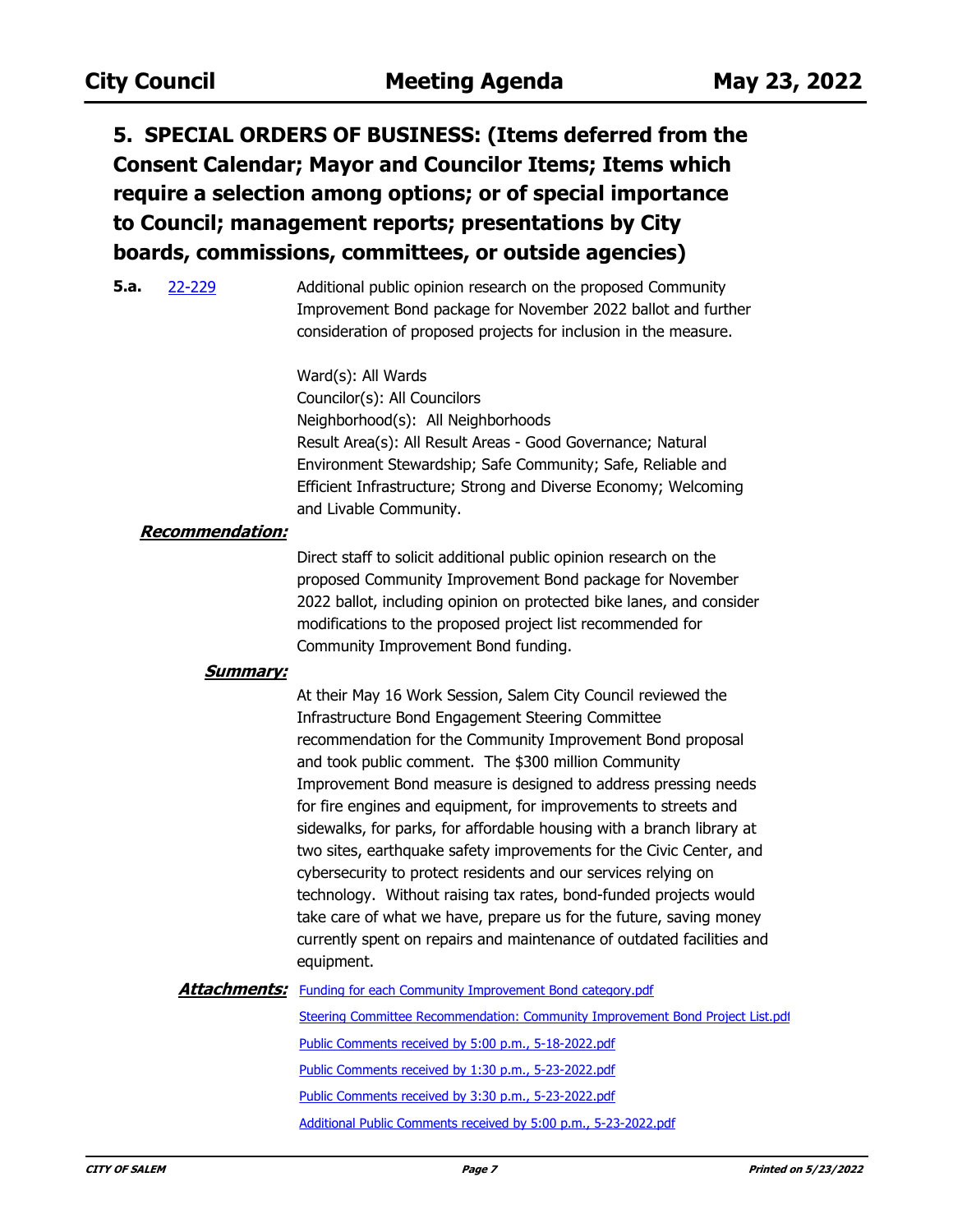Add- Written Testimony.

Motion from Councilor Trevor Phillips to proclaim the first Friday in June as National Gun Violence Awareness Day **5.b.** [22-243](http://salem.legistar.com/gateway.aspx?m=l&id=/matter.aspx?key=6104)

> Ward(s): All Wards Councilor(s): All Councilors Neighborhood(s): All Neighborhoods

Attachments: [RESOLUTION 2022 31 re gun violence.docx](http://salem.legistar.com/gateway.aspx?M=F&ID=60648b73-b4d1-4569-9956-b2370546f2b0.docx)

Add - New Report Added.

### **6. INFORMATION REPORTS: (Items that require no Council action)**

Hearings Officer Decision - A zone change from RM-I (Multiple Family Residential I) to RM-II (Multi Family Residential II) - Approved. **6.a.** [22-205](http://salem.legistar.com/gateway.aspx?m=l&id=/matter.aspx?key=6066)

> Quasi-Judicial Zone Change Case No. ZC22-01 - Richard Kansky - 1976 Davis Rd S

Ward(s): 4 Councilor(s): Leung Neighborhood(s): Sunnyslope

#### **Recommendation:**

Information Only.

**Attachments:** [Land Use Decision ZC22-01](http://salem.legistar.com/gateway.aspx?M=F&ID=e5e2e065-d745-49d2-acf3-212e64482f48.pdf)

Hearings Officer Decision - To allow a short-term rental in a single-family dwelling - Approved. **6.b.** [22-206](http://salem.legistar.com/gateway.aspx?m=l&id=/matter.aspx?key=6067)

> Conditional Use Permit Case No. CU22-01 - Heather and Lyle Rauh - 325 West Vista Ave S.

Ward(s): 7 Councilor(s): Nordyke Neighborhood(s): SWAN

#### **Recommendation:**

Information Only.

Attachments: [Land Use Decision CU22-01](http://salem.legistar.com/gateway.aspx?M=F&ID=84ee77a8-6795-4d65-a9ae-a5c820f2366a.pdf)

Purchases approved administratively from April 1, 2022 through April 30, 2022. **6.c.** [22-211](http://salem.legistar.com/gateway.aspx?m=l&id=/matter.aspx?key=6072)

> Ward(s): All Wards Councilor(s): All Councilors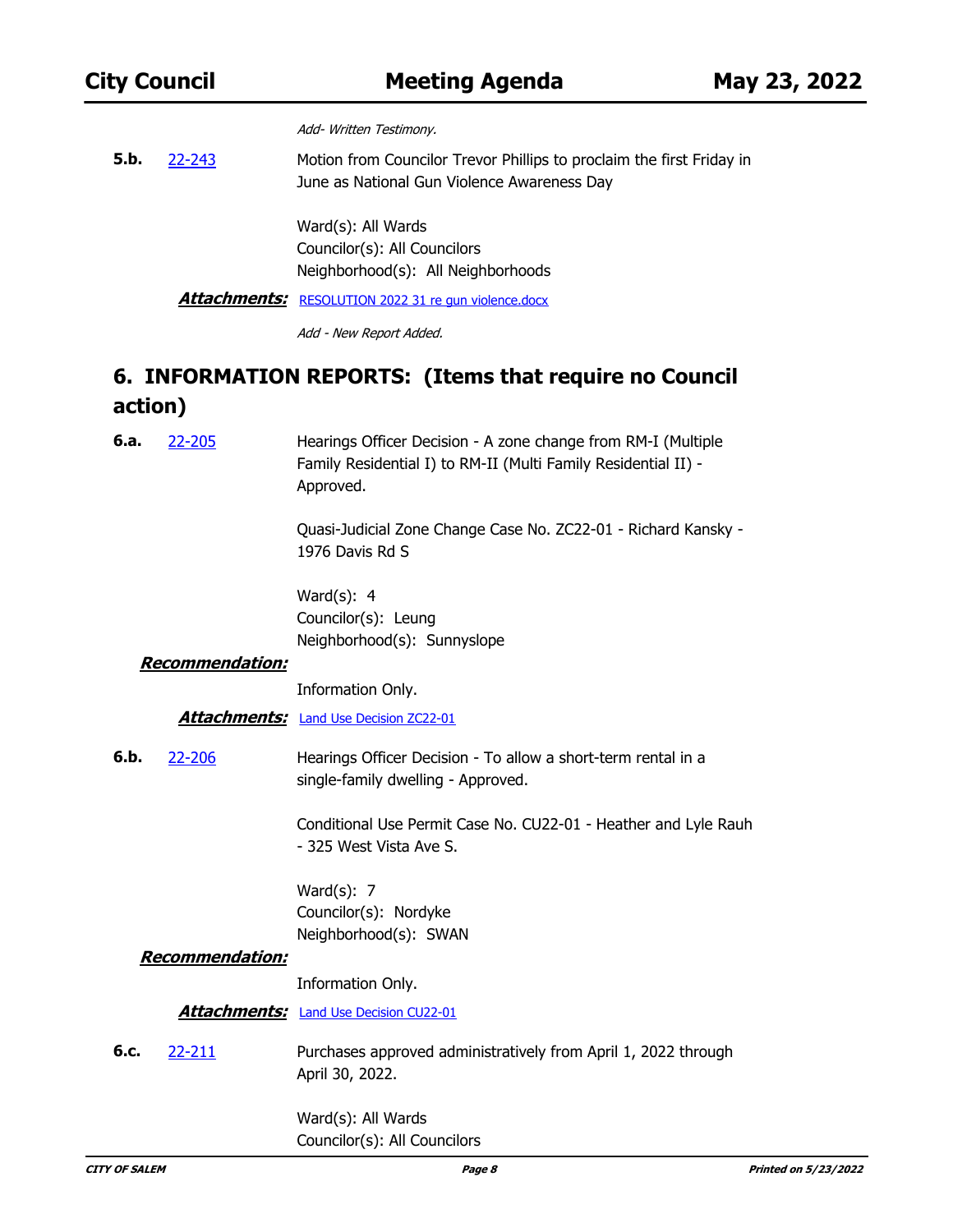Neighborhood(s): All Neighborhoods Result Area(s): Good Governance

#### **Recommendation:**

Information only.

#### **Summary:**

Specific awards and the sources of funds for all contracts administratively awarded, renewed, or modified during the month of April. Included in the report are procurement contracts and public contracting activities with a current fiscal year impact and annual contracts.

#### **Attachments:** [Purchases approved administratively April 2022.pdf](http://salem.legistar.com/gateway.aspx?M=F&ID=6e31d4ab-f3b5-4f72-a084-43a4f32b521a.pdf)

Planning Administrator Decision - A proposed replat to consolidate five lots for Walmart expansion. - Approved. **6.d.** [22-220](http://salem.legistar.com/gateway.aspx?m=l&id=/matter.aspx?key=6081)

> Replat Case No. REP22-03 - Kristen Dinger, West PMO Realty Support - 1940 Turner Road SE.

Ward(s): 2 Councilor(s): Anderson Neighborhood(s): SEMCA

#### **Recommendation:**

Information Only.

#### Attachments: [Land Use Decision REP22-03](http://salem.legistar.com/gateway.aspx?M=F&ID=de0b7193-329e-422f-814d-4c984f4ab1ac.pdf)

Hearings Officer Decision - Phase 2 development of the McKenzie Heights complex, this phase includes twelve multiple family residential buildings and twelve townhome buildings containing a total of 272 dwelling units. - Approved. **6.e.** [22-235](http://salem.legistar.com/gateway.aspx?m=l&id=/matter.aspx?key=6096)

> Conditional Use / Class 3 Site Plan Review / Class 2 Adjustment / Class 2 Driveway Approach Permit / Tree Variance / Class 1 Design Review Case No. CU-SPR-ADJ-DAP-TRV-DR22-02 - Brandie Dalton, Multi Tech Engineering Inc., on behalf of MWSH Boone Road Property LLC (Kelley D. Hamilton) - 3200 Block of Boone Road SE.

Ward(s): 3 Councilor(s): Phillips Neighborhood(s): SEMCA

#### **Recommendation:**

Information Only.

**Attachments:** [Land Use Decision CU-SPR-ADJ-DAP-TRV-DR22-02](http://salem.legistar.com/gateway.aspx?M=F&ID=0a950f5a-f1e1-4357-b363-8d42433fe30a.pdf)

### **7. ORDINANCES**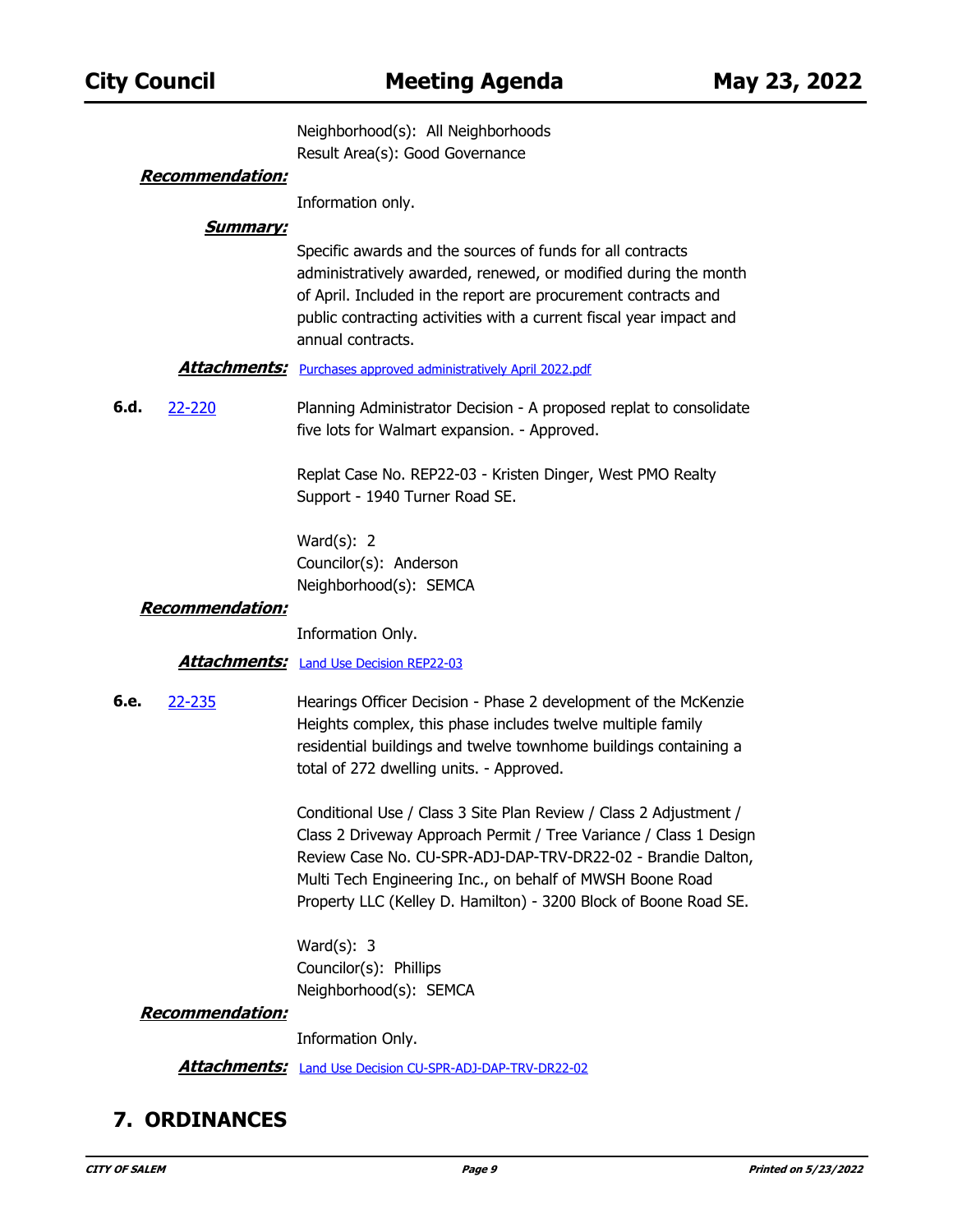### **7.1 FIRST READING:**

| 7.1a. $22-215$         | Designation of the Eco Earth Globe as a Local Historic Resource                                                                                                                                                                                                                                                                                                                                                                          |
|------------------------|------------------------------------------------------------------------------------------------------------------------------------------------------------------------------------------------------------------------------------------------------------------------------------------------------------------------------------------------------------------------------------------------------------------------------------------|
| <b>Recommendation:</b> | Ward(s): Ward 1<br>Councilor(s): Councilor Stapleton<br>Neighborhood(s): CANDO<br>Result Area(s): Welcoming and Livable Community                                                                                                                                                                                                                                                                                                        |
|                        | Conduct a first reading to consider Ordinance Bill No. 13-22<br>designating the Eco Earth Globe as a local historic resource and, after<br>a public hearing, advance it to second reading for enactment.                                                                                                                                                                                                                                 |
| <u>Summary:</u>        | Salem's Public Art Commission requested local historic resource<br>designation of the Eco Earth Globe for its for its association with the<br>Oregon Pulp and Paper Mill and Boise Cascade as well as for<br>significance as one of Salem's first community projects that<br>adaptively reused an industrial structure, converting it to a piece of<br>art representing the earth and symbolizing world peace and cultural<br>diversity. |
|                        | <b>Attachments:</b> 1 - Historic Landmarks Commission Recommendation                                                                                                                                                                                                                                                                                                                                                                     |
|                        | 2 - Vicinity Map with Photographs of the Eco Earth Globe                                                                                                                                                                                                                                                                                                                                                                                 |
|                        | 3 - HIS22-05 Eco Earth Ball. Staff Report<br>4 - Ordinance No. 13-22                                                                                                                                                                                                                                                                                                                                                                     |
| 7.1b. $22 - 185$       | Our Salem Project - Updating the Salem Area Comprehensive Plan.                                                                                                                                                                                                                                                                                                                                                                          |
| <b>Recommendation:</b> | Ward(s): All Wards<br>Councilor(s): All Councilors<br>Neighborhood(s): All Neighborhoods<br>Result Area(s): Natural Environment Stewardship; Safe Community;<br>Safe, Reliable and Efficient Infrastructure; Strong and Diverse<br>Economy; Welcoming and Livable Community.                                                                                                                                                             |
|                        | Conduct a public hearing on Ordinance Bill No. 9-22 for the purpose of<br>updating the Salem Area Comprehensive Plan and advance to<br>second reading                                                                                                                                                                                                                                                                                    |
| <u>Summary:</u>        | The City of Salem has developed proposed updates to the Salem<br>Area Comprehensive Plan (Comprehensive Plan) to guide future<br>growth and development in Salem. The work is the culmination of a<br>multi-year project called Our Salem that has involved extensive<br>community engagement.                                                                                                                                           |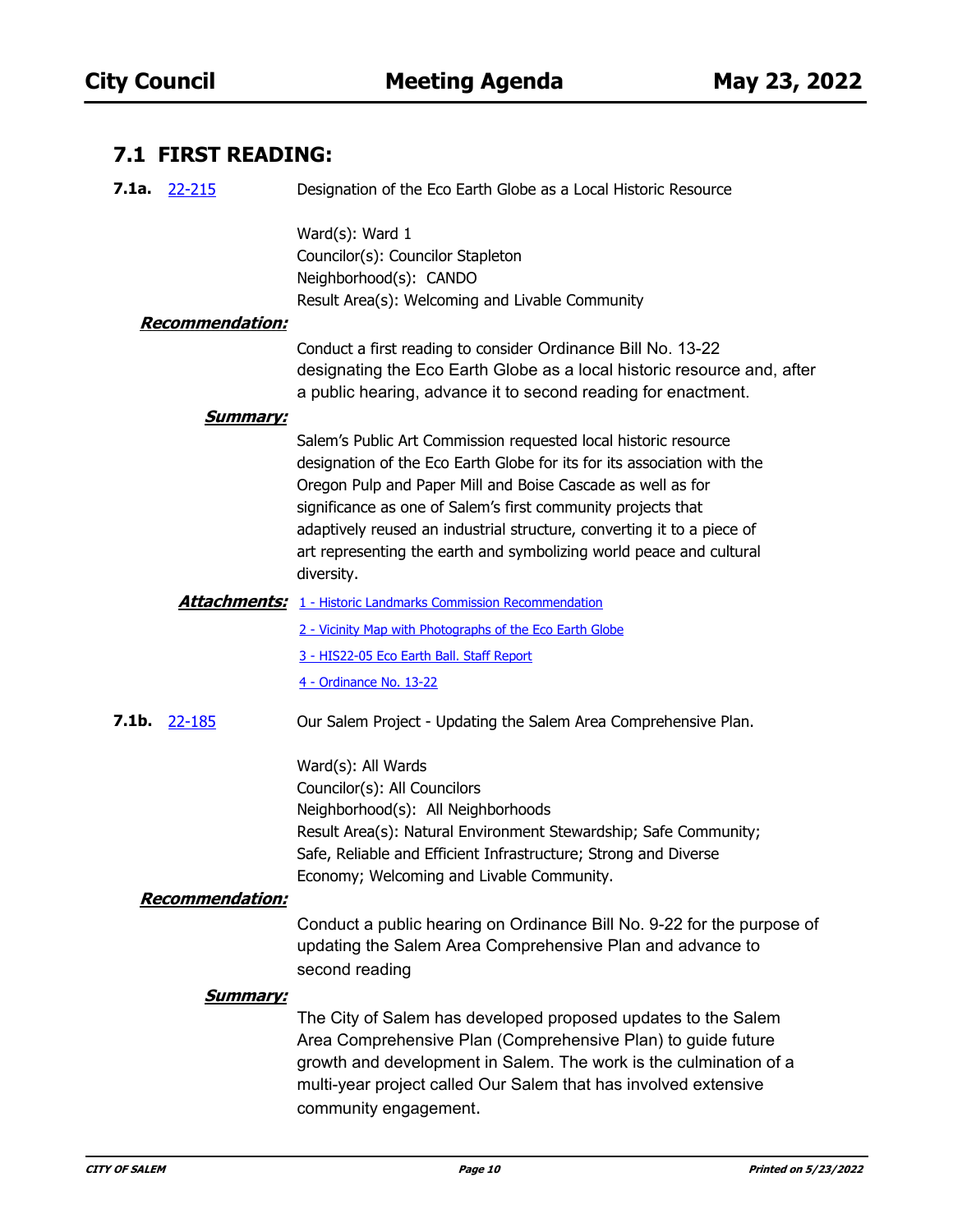|                        | <b>Attachments:</b> 1 - Planning Commission Recommendation                                                                                                                                                                                                                          |  |
|------------------------|-------------------------------------------------------------------------------------------------------------------------------------------------------------------------------------------------------------------------------------------------------------------------------------|--|
|                        | 2 - Our Salem Outreach Summary                                                                                                                                                                                                                                                      |  |
|                        | 3 - Ordinance Bill No. 9-22                                                                                                                                                                                                                                                         |  |
|                        | Ordinance 9-22 Exhibit A Draft Salem Area Comprehensive Plan                                                                                                                                                                                                                        |  |
|                        | Ordinance 9-22 Exhibit B Findings Comprehensive Plan amendment                                                                                                                                                                                                                      |  |
|                        | 4 - Draft Comprehensive Plan May 2022 Spanish                                                                                                                                                                                                                                       |  |
|                        | 5 - Transportation and Parks Policy Ideas                                                                                                                                                                                                                                           |  |
|                        | 6 - Public Comments after Planning Commission through 5-6-22                                                                                                                                                                                                                        |  |
|                        | Attachment 7 Exhibit 1 Public Testimony.pdf                                                                                                                                                                                                                                         |  |
| 7.1c.<br>22-213        | Our Salem Project - Amending the Comprehensive Plan Map and<br>Zoning Map.                                                                                                                                                                                                          |  |
|                        | Ward(s): All Wards                                                                                                                                                                                                                                                                  |  |
|                        | Councilor(s): All Councilors                                                                                                                                                                                                                                                        |  |
|                        | Neighborhood(s): All Neighborhoods                                                                                                                                                                                                                                                  |  |
|                        | Result Area(s): Natural Environment Stewardship; Safe Community;                                                                                                                                                                                                                    |  |
|                        | Safe, Reliable and Efficient Infrastructure; Strong and Diverse<br>Economy; Welcoming and Livable Community.                                                                                                                                                                        |  |
| <b>Recommendation:</b> |                                                                                                                                                                                                                                                                                     |  |
|                        | Conduct a public hearing on Ordinance Bill No. 10-22 for the purpose<br>of revising the Comprehensive Plan Map, neighborhood plan maps,<br>and zoning map and advance to second reading                                                                                             |  |
| <u>Summary:</u>        |                                                                                                                                                                                                                                                                                     |  |
|                        | The City of Salem has developed proposed revisions to the<br>Comprehensive Plan Map and zoning map to guide future growth and<br>development in Salem. The work is the culmination of a multi-year<br>project called Our Salem that has involved extensive community<br>engagement. |  |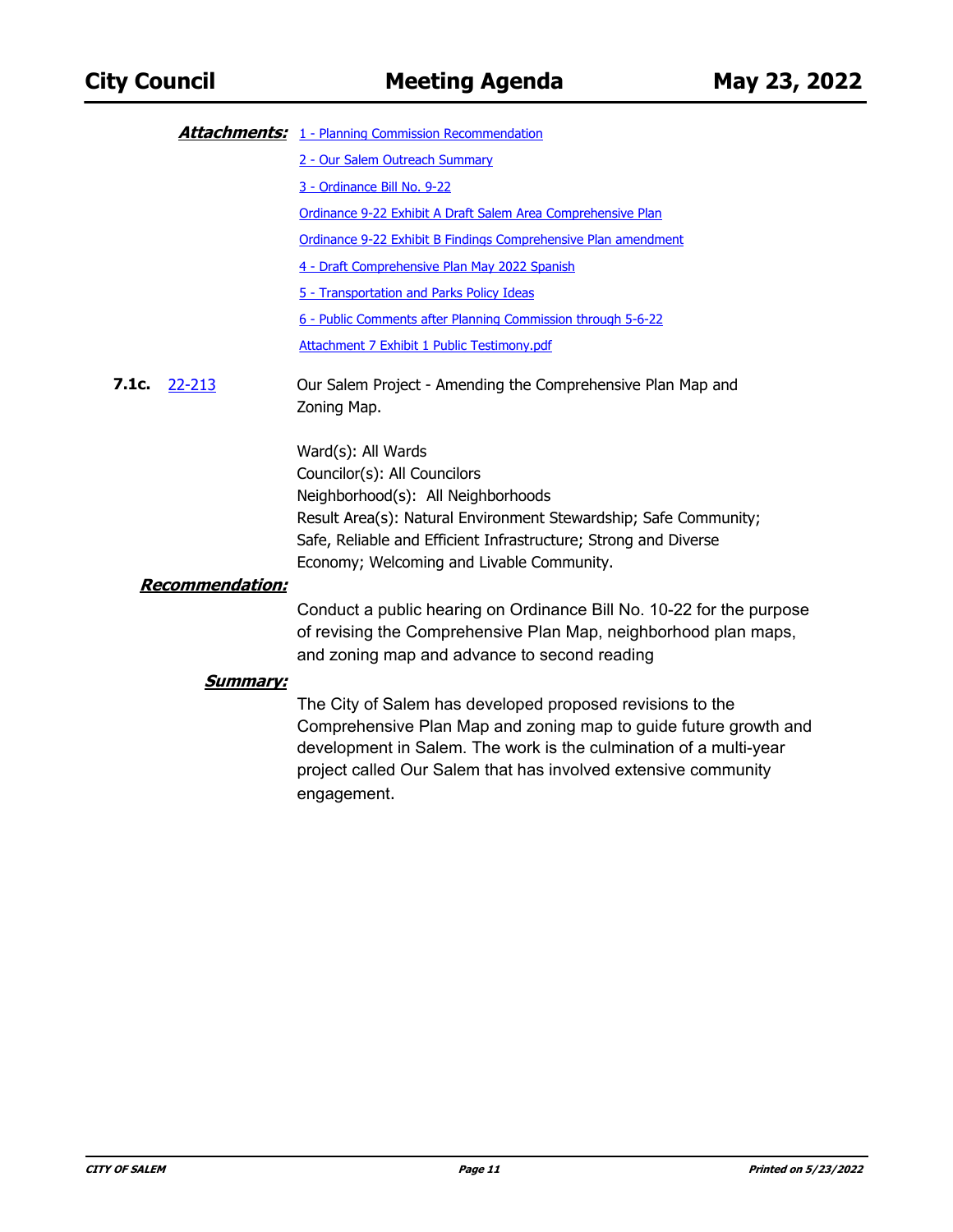|                        | <b>Attachments:</b> 1 - Planning Commission Recommendation                                                                                                                                                                                                    |
|------------------------|---------------------------------------------------------------------------------------------------------------------------------------------------------------------------------------------------------------------------------------------------------------|
|                        | 2 - Our Salem Outreach Summary                                                                                                                                                                                                                                |
|                        | 3 - Ordinance Bill No. 10-22                                                                                                                                                                                                                                  |
|                        | Ordinance 10-22 Exhibit A Proposed Comprehensive Plan Map Changes                                                                                                                                                                                             |
|                        | Ordinance 10-22 Exhibit B Proposed Zoning Map Changes                                                                                                                                                                                                         |
|                        | Ordinance 10-22 Exhibit C Findings Comprehensive Plan Map changes                                                                                                                                                                                             |
|                        | Ordinance 10-22 Exhibit D Findings Zoning Map Changes                                                                                                                                                                                                         |
|                        | 4 - Proposed Map Change Properties                                                                                                                                                                                                                            |
|                        | 5 - Existing Comprehensive Plan Map                                                                                                                                                                                                                           |
|                        | 6 - Existing Zoning Map                                                                                                                                                                                                                                       |
|                        | 7 - Additional Recommended Map Revisions                                                                                                                                                                                                                      |
|                        | 8 - Public Comments after Planning Commission through 5-6-22                                                                                                                                                                                                  |
|                        | 9 - Public Testimony                                                                                                                                                                                                                                          |
| 7.1d. 22-214           | Our Salem Project - Amending the Salem Revised Code.                                                                                                                                                                                                          |
|                        | Ward(s): All Wards<br>Councilor(s): All Councilors<br>Neighborhood(s): All Neighborhoods                                                                                                                                                                      |
|                        | Result Area(s): Natural Environment Stewardship; Safe Community;<br>Safe, Reliable and Efficient Infrastructure; Strong and Diverse<br>Economy; Welcoming and Livable Community.                                                                              |
| <b>Recommendation:</b> |                                                                                                                                                                                                                                                               |
|                        | Conduct a public hearing on Ordinance Bill No. 11-22 for the purpose<br>of revising the Salem Revised Code and advance to second reading                                                                                                                      |
| <b>Summary:</b>        | The City of Salem has developed proposed revisions to the Salem<br>Revised Code to guide future growth and development in Salem. The<br>work is the culmination of a multi-year project called Our Salem that<br>has involved extensive community engagement. |
| <u> Attachments:</u>   | 1 - Planning Commission Recommendation                                                                                                                                                                                                                        |
|                        | 2 - Our Salem Outreach Summary                                                                                                                                                                                                                                |
|                        | 3 - Ordinance Bill No. 11-22                                                                                                                                                                                                                                  |
|                        | Ordinance 11-22 Exhibit A Code Amendment                                                                                                                                                                                                                      |
|                        | Ordinance 11-22 Exhibit B Findings Code Amendment                                                                                                                                                                                                             |
|                        | 4 - Public Comments after Planning Commission through May 6 2022                                                                                                                                                                                              |
|                        | 5 - Public Testimony                                                                                                                                                                                                                                          |
| 7.1e.<br>22-216        | Our Salem Project - Adopting the Salem Housing Needs Analysis.                                                                                                                                                                                                |
|                        | Ward(s): All Wards                                                                                                                                                                                                                                            |

Councilor(s): All Councilors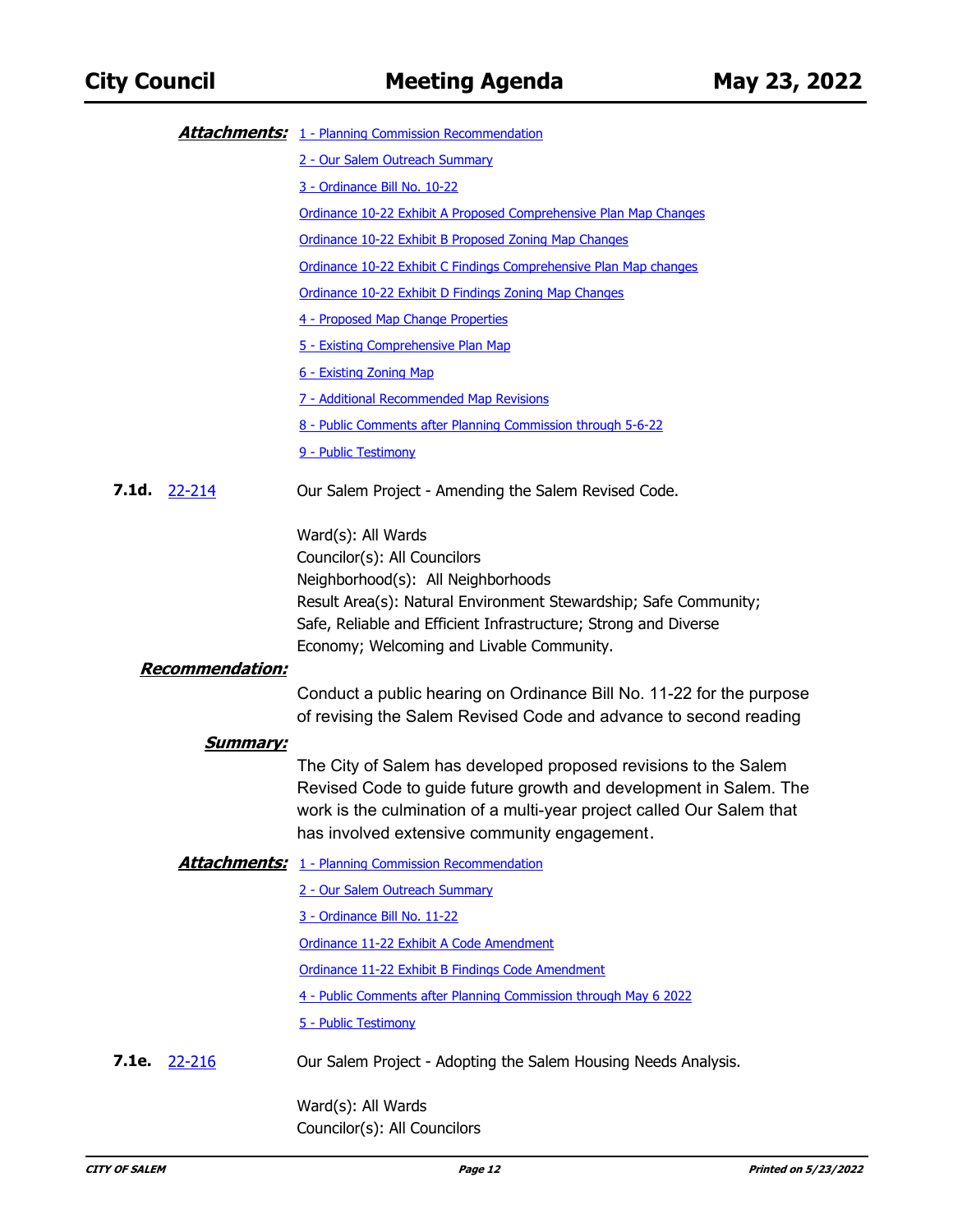Neighborhood(s): All Neighborhoods Result Area(s): Natural Environment Stewardship; Safe Community; Safe, Reliable and Efficient Infrastructure; Strong and Diverse Economy; Welcoming and Livable Community.

#### **Recommendation:**

Conduct a public hearing on Ordinance Bill No. 12-22 for the purpose of adopting the Salem Housing Needs Analysis and advance to second reading

#### **Summary:**

The City of Salem is proposing to adopt the Salem Housing Needs Analysis as part of the Our Salem project. The Our Salem project is a multi-year project to update the Salem Area Comprehensive Plan.

**Attachments:** [1 - Planning Commission Recommendation](http://salem.legistar.com/gateway.aspx?M=F&ID=20501ea4-243f-4693-b413-407b6668bf00.pdf)

- [2 Our Salem Outreach Summary](http://salem.legistar.com/gateway.aspx?M=F&ID=d317caf1-5d05-4f9e-b866-aa955698562b.pdf)
	- [3 Ordinance Bill No. 12-22](http://salem.legistar.com/gateway.aspx?M=F&ID=ad9506b6-16e7-4600-b685-bd0bcadbb4e9.docx)

[Ordinance 12-22 Exhibit A Salem Housing Needs Analysis](http://salem.legistar.com/gateway.aspx?M=F&ID=c0e3c4e0-17e4-4bbb-b1b1-e595650bcdb7.pdf)

[Ordinance 12-22 Exhibit B Findings Salem Housing Needs Analysis](http://salem.legistar.com/gateway.aspx?M=F&ID=3aa1d36b-7d27-44da-ac11-f63f72e2f7ad.pdf)

[4 - Public Comments after Planning Commission through 5-6-22](http://salem.legistar.com/gateway.aspx?M=F&ID=4d2da2db-d896-430a-a3ec-5df48c2c04c4.pdf)

[5 - Public Testimony](http://salem.legistar.com/gateway.aspx?M=F&ID=c1a960e8-cf69-4801-9737-bd29ec9d3d8c.pdf)

### **7.2 SECOND READING:**

### **8. PUBLIC COMMENT: (Other than agenda items)**

### **9. ADJOURNMENT**

**Individuals needing special accommodations such as sign language, foreign language interpreters or equipment for the hearing impaired must request such services at least 48 hours prior to the meeting. To request accommodations or services, please call 503-588-6255 or 503-588-6003 (TTD/TTY 503-588-6439), or by e-mail at: cityrecorder@cityofsalem.net at least two business days in advance.**

**Si necesita ayuda para comprender esta información, por favor llame 503-588-6003.**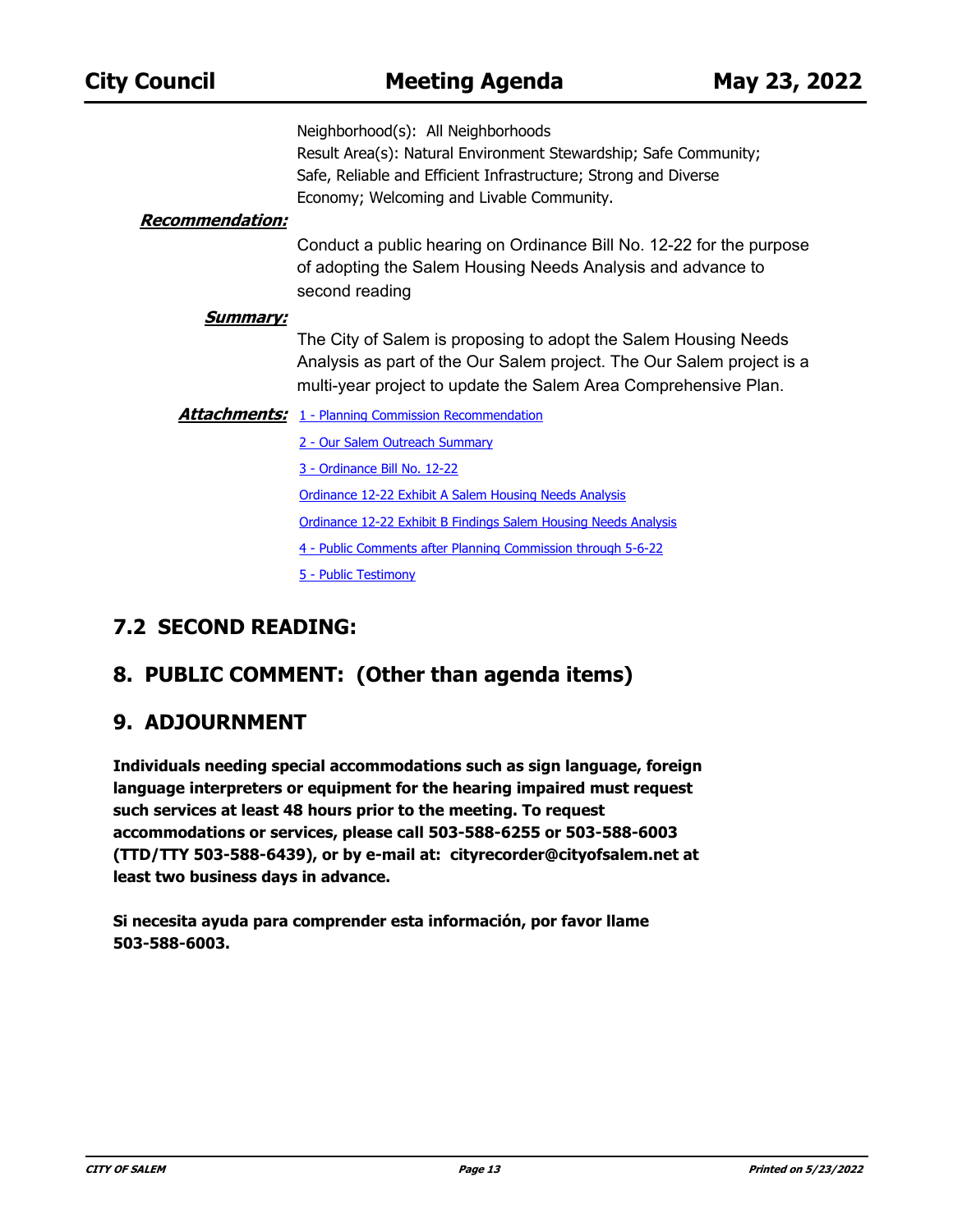### **FUTURE AGENDA ITEMS**

#### **To appear on the June 13, 2022 agenda:**

Proposed FY 2023 Fee Schedule. **a.** [22-196](http://salem.legistar.com/gateway.aspx?m=l&id=/matter.aspx?key=6057)

> Ward(s): All Wards Councilor(s): All Councilors Neighborhood(s): All Neighborhoods Result Area(s): Good Governance

#### **Recommendation:**

Adopt Resolution No. 2022-27, setting fees and charges for the City of Salem as set forth in Exhibit A to Resolution No. 2022-27.

#### **Summary:**

Every year, the City of Salem produces a fee schedule for easy accessibility to the community where various, departmental fees are located in one document. Departments work with the Finance Department to produce this document and it is adopted annually in June prior to the new fiscal year.

**Attachments: [Resolution No. 2022-27](http://salem.legistar.com/gateway.aspx?M=F&ID=2e9a477d-4003-4568-83c0-e9f473a17a29.docx)** [Resolution No. 2022 - 27, Exhibit A](http://salem.legistar.com/gateway.aspx?M=F&ID=7bfd5ead-c8e8-401a-9518-29b05e11865c.pdf)

### **UPCOMING PUBLIC HEARINGS, AND WORK SESSIONS**

**b.** [22-224](http://salem.legistar.com/gateway.aspx?m=l&id=/matter.aspx?key=6085)

Due to COVID-19, and until further notice, all meetings, public hearings, and work sessions will be conducted virtually. Real-time remote viewing is available online at CC:Media YouTube Channel and can also be viewed on Comcast Cable CC:Media Channel 21.

CITY COUNCIL PUBLIC HEARINGS:

FY 2023 Recommended City of Salem Budget Monday, June 13, 2022 at 6:00 p.m.

State Revenue Sharing Funds Monday, June 13, 2022 at 6:00 p.m.

Our Salem Project Monday, June 13, 2022 at 6:00 p.m.

Proposed Fees and Charges for Utility Service Rates (Water, Wastewater and Stormwater) Monday, July 25, 2022 at 6:00 p.m.

#### SALEM HOUSING AUTHORITY PUBLIC HEARINGS: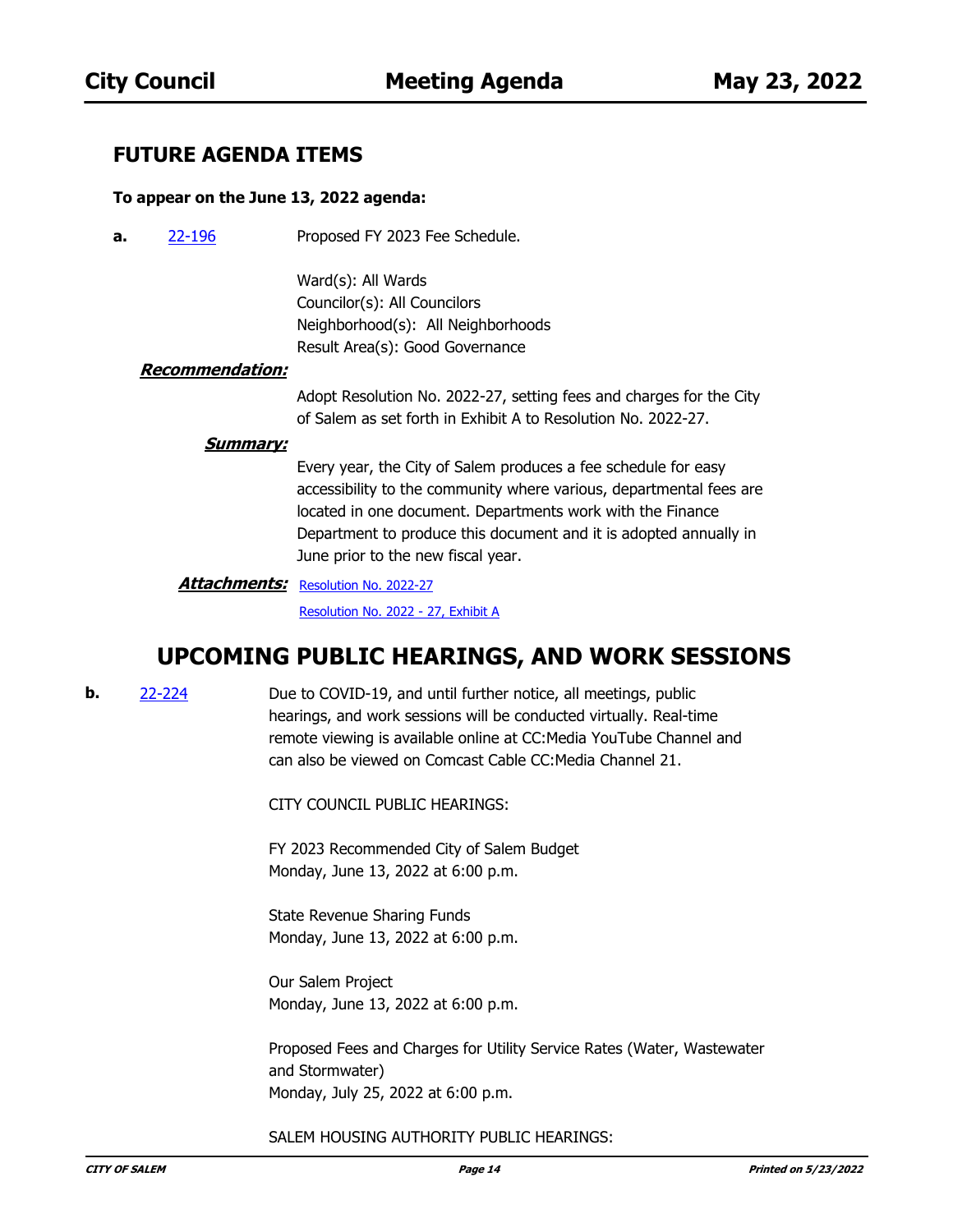URBAN RENEWAL AGENCY PUBLIC HEARINGS:

FY 2023 Recommended Urban Renewal Agency Budget Monday, June 13, 2022 At 6:00 p.m.

WORK SESSIONS:

City Council Council Policy Agenda Update and Progress Report Monday, July 18, 2022 at 6:00 p.m.

#### BUDGET COMMITTEE MEETINGS

#### SCHEDULE OF NEIGHBORHOOD ASSOCIATION ANNUAL MEETINGS

Neighborhood - Annual Meeting Date - Councilor SCAN - June 9, 2022 - Andersen, Phillips, Nordyke Highland - June 9, 2022 - Stapleton, Gonzalez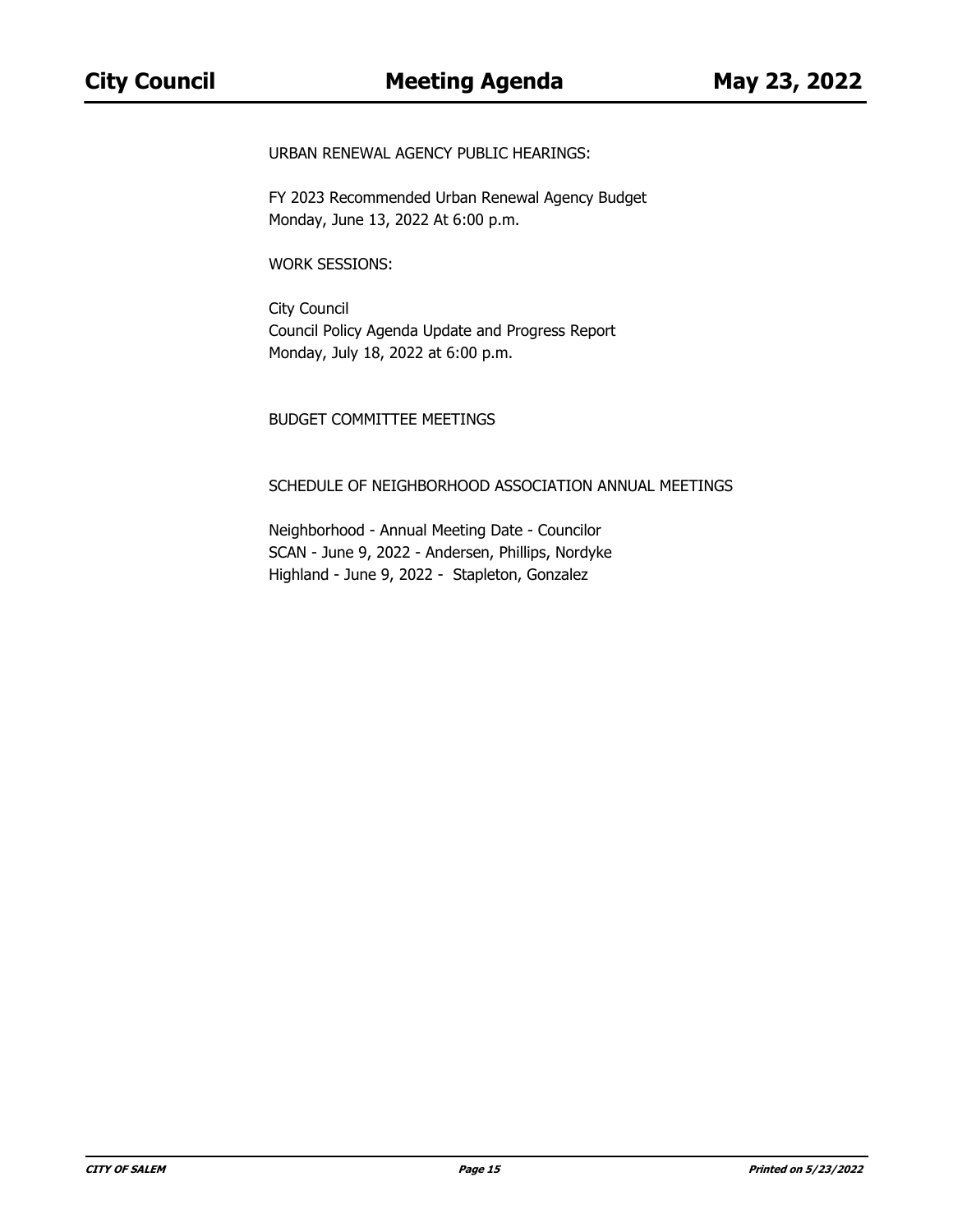#### **MEETING PROCEDURES**

**City Council meets on the second and fourth Mondays of each month at 6:00 p.m. All meetings are in the Council Chambers, Room 240, 555 Liberty St. SE.**

**The Mayor, who is the presiding officer, is elected at large for a term of two years. Councilors are elected for four year terms for each of the City's eight Wards. These nine officers comprise the Council who make the policy decisions for municipal activity and pass its ordinances and regulations.**

**Because the Mayor and Councilors' positions are part time, without pay, the Council appoints a City Manager who is responsible for the administration and execution of the City's policies and ordinances.**

**The City Council generally follows Robert's Rules of Order, but has adopted supplementary rules that may be found on the City's website at: http://www.cityofsalem.net/Pages/council rules.aspx.**

#### **THE CONSENT CALENDAR**

**The Consent Calendar allows the Council to save time by acting on everything listed on that part of the agenda with one motion instead of considering each item separately. If a City Councilor believes a matter on the Consent Calendar deserves further discussion, the Councilor can request that item be removed from the Consent Calendar and considered separately under "Special Orders of Business."**

### **PUBLIC COMMENT**

**There are two times at every regular City Council meeting when the public has an opportunity to address the City Council. The first time is immediately prior to the Consent Calendar. This time is reserved for questions or statements regarding items appearing on the agenda, except public hearings and the merits of land use issues. The second time is at the end of the agenda. At this time, you can address the City Council on any matter of public concern, other than an agenda item. The Mayor will announce the time for public comment, and invite persons to address the City Council. Each person has three minutes to address the City Council. The time light on the podium will flash yellow when you have one minute left, and will turn red when your time has expired.**

### **HOW TO GET YOUR COMMENTS INCLUDED AS PART OF THE AGENDA**

**Any written comments that you wish to be given to the City Council that are about an item on an agenda must be submitted to the City Recorder by 3:30 p.m. on the day of the City Council meeting when the item will be considered. For complete information on submitting communications to Council, please refer to Council Rule 6: Communications:** 

**https://www.cityofsalem.net/Pages/council rules.aspx.**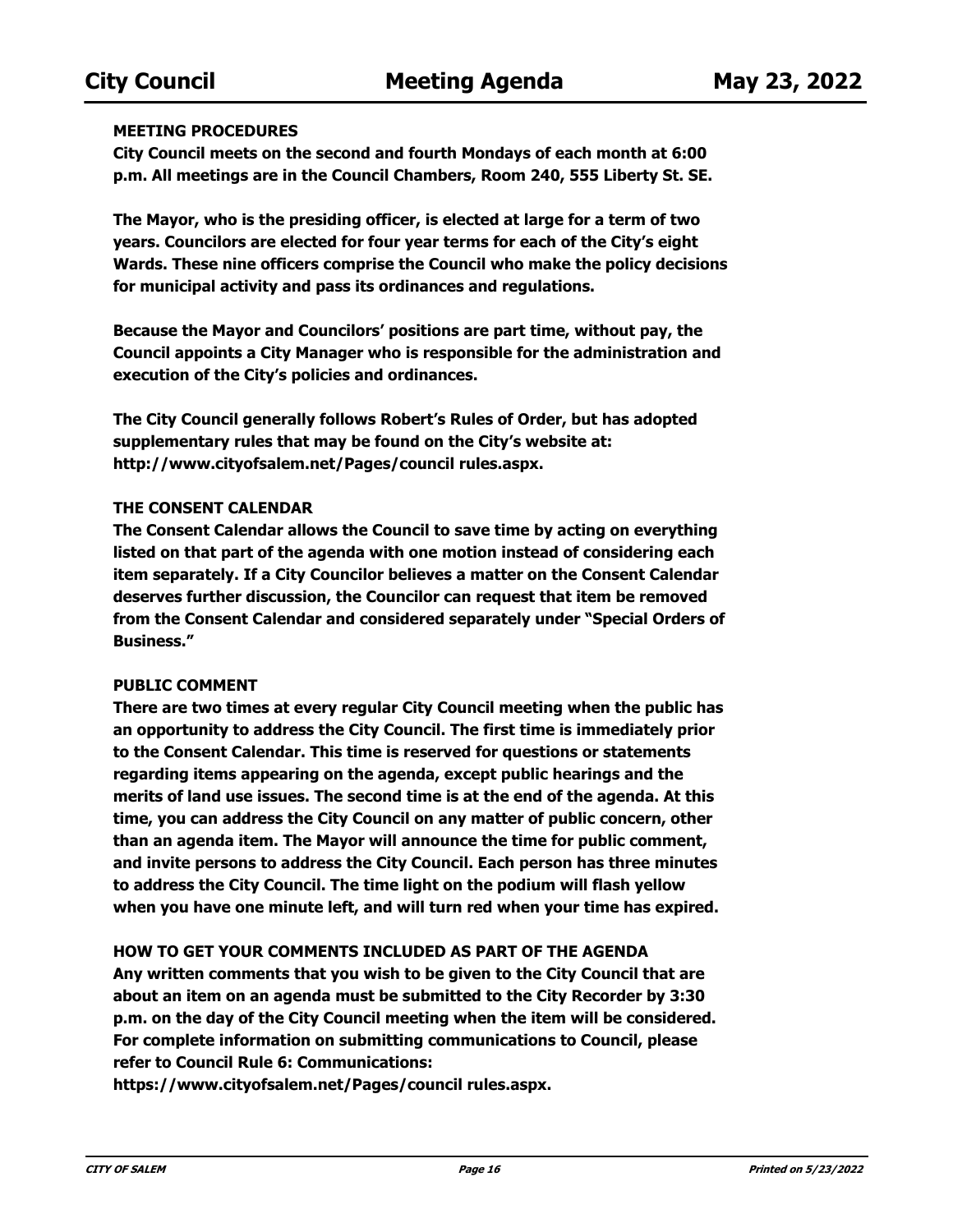**If you have some matter that you wish to have the City Council consider in the future, you are encouraged to submit your suggestion in writing to the City Manager at 555 Liberty Street SE, Room 220, Salem, OR, or by e mail to: manager@cityofsalem.net.**

#### **PUBLIC HEARINGS**

**The City Council can hold public hearings to consider legislative, quasi judicial or administrative matters. To testify at a hearing, you may sign up on the Hearing Roster located near the east entrance to the Council Chambers before the Mayor convenes the meeting. At the time for the hearing on the agenda, the Mayor will announce when the public hearing is open. If you have signed up to speak, come forward to the podium when the Mayor calls your name. State your name and either your address or the ward you live in. If you wish to receive notice of any written decision reached at the hearing, you must provide the City Recorder your address. When you have finished speaking, the Mayor will ask the Council if there are any questions for you, so please remain at the podium for a moment.**

**The time limit is 3 minutes per person for legislative and administrative hearings. The time limits for quasi judicial hearings in non land use cases are as follows:**

- **1. Staff Presentation 15 minutes**
- **2. Affected Party 15 minutes**
- **3. Neighborhood Associations 5 minutes**
- **4. Other Interested Persons 3 minutes per person**
- **5. Rebuttal by Affected Party 7 minutes**

**Time limits for quasi judicial land use hearings are governed by Rule 19 of the Council Rules. Parties to land use cases are encouraged to review that rule as time limits vary depending on the nature of the hearing. Further information can be obtained by contacting the Planning Administrator at 503 588 6173 or email at: lmanderson@cityofsalem.net.**

**Timer lights are located on the podiums. A flashing yellow light means you have one minute left; a red light means your time has expired.**